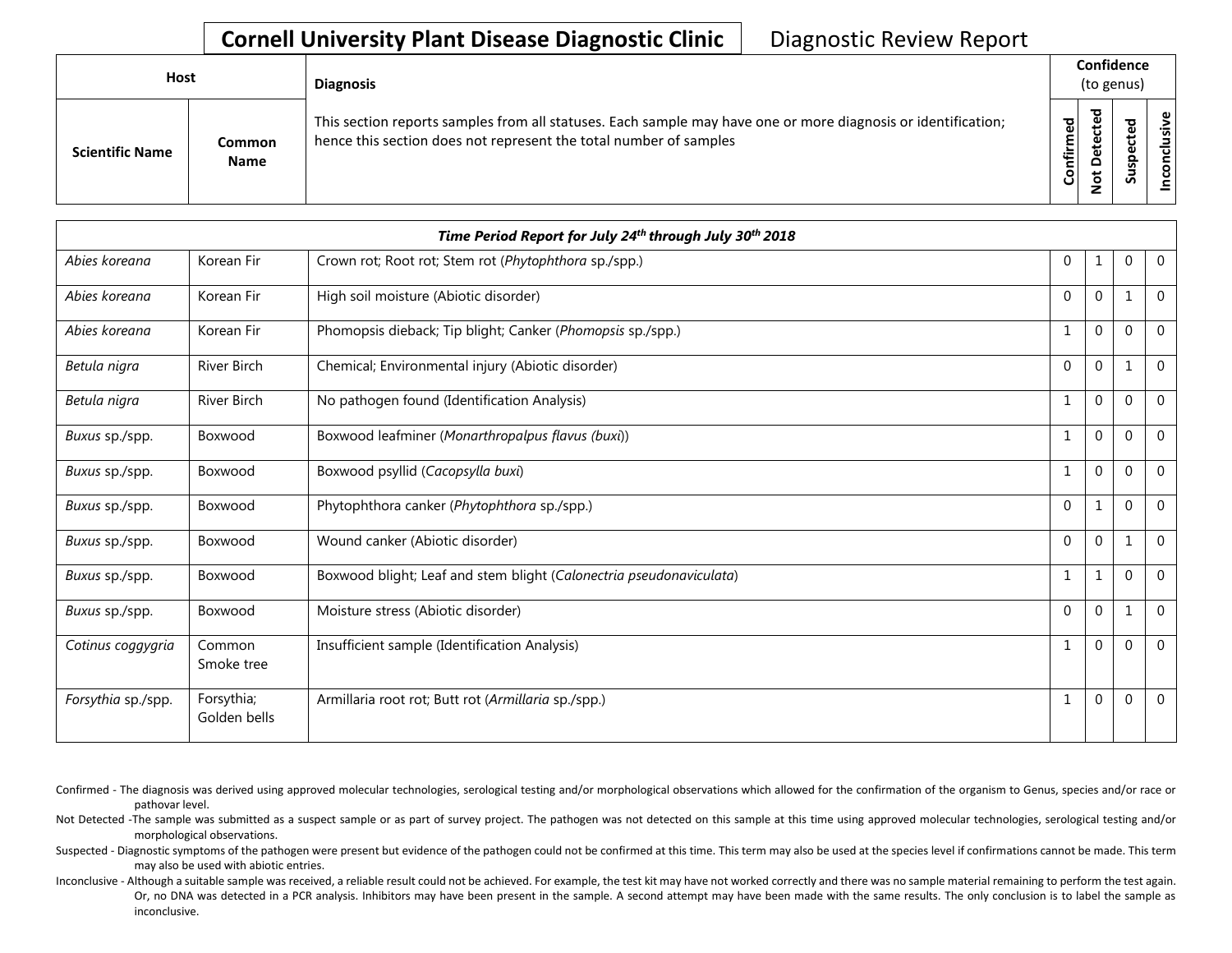## **Cornell University Plant Disease Diagnostic Clinic** | Diagnostic Review Report

| Host                   |                              | <b>Diagnosis</b>                                                                                                                                                                   |                          | Confidence<br>(to genus)             |                                       |   |
|------------------------|------------------------------|------------------------------------------------------------------------------------------------------------------------------------------------------------------------------------|--------------------------|--------------------------------------|---------------------------------------|---|
| <b>Scientific Name</b> | <b>Common</b><br><b>Name</b> | This section reports samples from all statuses. Each sample may have one or more diagnosis or identification;<br>hence this section does not represent the total number of samples | ဥ္ပ<br>튐<br>$\circ$<br>Ū | ठ<br>ω<br>ಕ<br>ω<br>ω<br>ى<br>Ō<br>– | ਠ<br>$\mathbf{\omega}$<br>ഄ<br>요<br>s | ഄ |

| Fragaria x<br>ananassa     | Commercial<br>Strawberry;<br>garden<br>strawberry | Red stele disease (Phytophthora fragariae)                   | $\Omega$ | 0           | 1            | $\mathbf{0}$   |
|----------------------------|---------------------------------------------------|--------------------------------------------------------------|----------|-------------|--------------|----------------|
| Fragaria x<br>ananassa     | Commercial<br>Strawberry;<br>garden<br>strawberry | Strawberry black root rot complex (Various Fungi)            | 1        | $\Omega$    | $\Omega$     | $\overline{0}$ |
| Juniperus sp./spp.         | Juniper                                           | Phomopsis tip blight; Needle blight (Phomopsis juniperovora) | 1        | $\mathbf 0$ | $\mathbf{0}$ | $\overline{0}$ |
| Ligustrum<br>ovalifolium   | California Privet                                 | Insufficient sample (Identification Analysis)                | 1        | $\Omega$    | $\mathbf{0}$ | $\overline{0}$ |
| Lycopersicon<br>esculentum | Tomato                                            | Cucumber mosaic (CMV) (Cucumovirus Cucumber Mosaic Virus)    | 1        | $\Omega$    | $\Omega$     | $\mathbf 0$    |
| Lycopersicon<br>esculentum | Tomato                                            | Physiological leaf roll (Abiotic disorder)                   | $\Omega$ | $\Omega$    |              | $\overline{0}$ |
| Lycopersicon<br>esculentum | Tomato                                            | Tobacco mosaic (TMV) (Tobamovirus Tobacco Mosaic Virus)      | 1        | 0           | $\Omega$     | $\overline{0}$ |
| Picea pungens              | <b>Blue Spruce</b>                                | Cytospora canker; Dieback (Cytospora sp./spp.)               | $\Omega$ | 1           | $\mathbf{0}$ | $\overline{0}$ |
| Picea pungens              | <b>Blue Spruce</b>                                | Deer damage (Abiotic disorder)                               | $\Omega$ | $\Omega$    | 1            | $\Omega$       |
| Pinus resinosa             | Red Pine                                          | Insect damage (Unidentified Insect)                          | $\Omega$ | 0           | 1            | $\mathbf 0$    |

Confirmed - The diagnosis was derived using approved molecular technologies, serological testing and/or morphological observations which allowed for the confirmation of the organism to Genus, species and/or race or pathovar level.

Not Detected -The sample was submitted as a suspect sample or as part of survey project. The pathogen was not detected on this sample at this time using approved molecular technologies, serological testing and/or morphological observations.

Suspected - Diagnostic symptoms of the pathogen were present but evidence of the pathogen could not be confirmed at this time. This term may also be used at the species level if confirmations cannot be made. This term may also be used with abiotic entries.

Inconclusive - Although a suitable sample was received, a reliable result could not be achieved. For example, the test kit may have not worked correctly and there was no sample material remaining to perform the test again. Or, no DNA was detected in a PCR analysis. Inhibitors may have been present in the sample. A second attempt may have been made with the same results. The only conclusion is to label the sample as inconclusive.